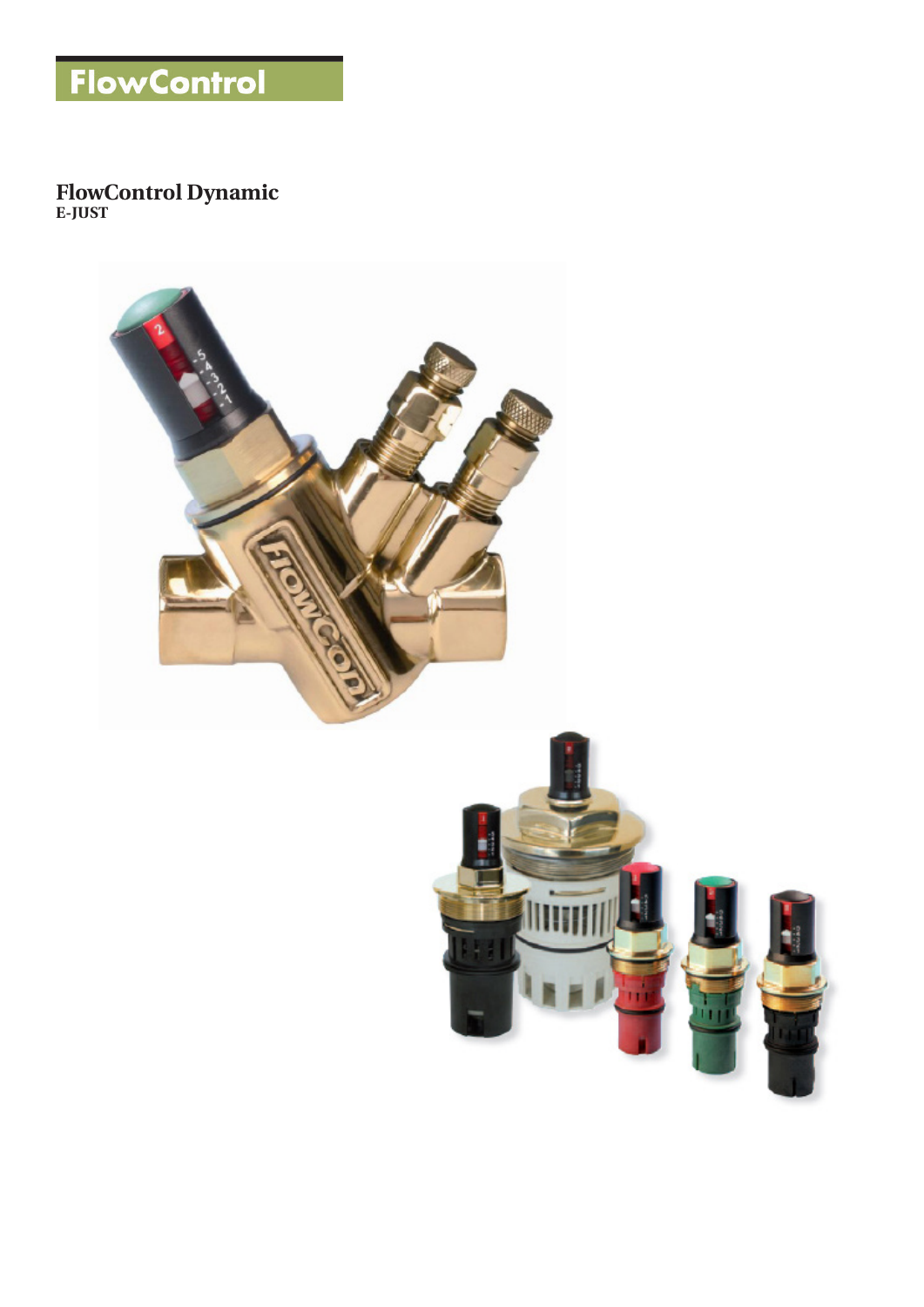## **FlowControl**



#### **FlowControl E-Just Cartridge**

The E-Just automatic flow rate cartridges ensure that the designated flow rate will not be exceeded regardless of pressure fluctuations in the system.

#### **Adjustment**

By means of a special designed key each cartridge can be easily adjusted to one of 39 different flow rates. Adjustment is managed externally without isolating the valve or removing the cartridge from the system, which means that the desired maximum flow rate can be set while the system is operating.

The adjustment key turns the display mechanism and the graduation on the "handle" of the cartridge shows the setting indicated by two scales; one black reflecting full turns numbered 1 to 5, and one red at the top reflecting tenths of full turn numbered 0 to 9. The number of turns reflects the flow rate selected. The colour of the pawl show the selected control range e.g white  $= 17-210$  kPaD for the 20 mm black and green cartridges.

The FlowControl E-Just cartridge is tamper-proof since the adjustment is operated by means of the mentioned special key. Further, the setting can be protected with a coloured top cover, The colour of the cover and o-ring on the spindle under the cover indicates the colour and flow range of the cartridge e.g red for flow rates between 0,113-0,352 l/sec , Δp 30-400 kPaD (grey pawl). E-Just cartridges size 40 mm and 50 mm will, as standard, always be with a black cover and and black o-ring, as only one type per size is available.



#### **Applications**

The 20 mm E-Just cartridges can be used with the following dynamic valves:

> **-** Dynamic A (DN 15/20/25)  **-** Dynamic AB (DN 15/20/25)

The 40 mm E-Just cartridge can be used with:  **-**Dynamic AB (DN 25/32)

and the 50 mm E-Just cartridge can be uused with:  **-** Dynamic AB (DN 40/50)

#### **Principle of cartridge operation**

The principle of operation is shown below. P1 and P3 are system pressures. P1 / P3 is the total pressure drop across the valve. P2 is set by the diaphragm chamber. interacting with the spring, P1 / P2 remains constant, keeping a constant Δp across the orifice areas. The result is a constant flow rate through the valve, independent of pressure fluctuations.

Below its pressure differential range it acts as a fixed orifice. This allows a control valve in the same circuit to operate with valve authority up to the specified flow rate.



Within the defined pressure differential regulation range the pump supplies suf-

ficient pressure to affect the spring and the diaphragm in the cartridge.

In case the differential pressure is higher than the defined max Δp for the cartridge, the diaphragm may be damaged.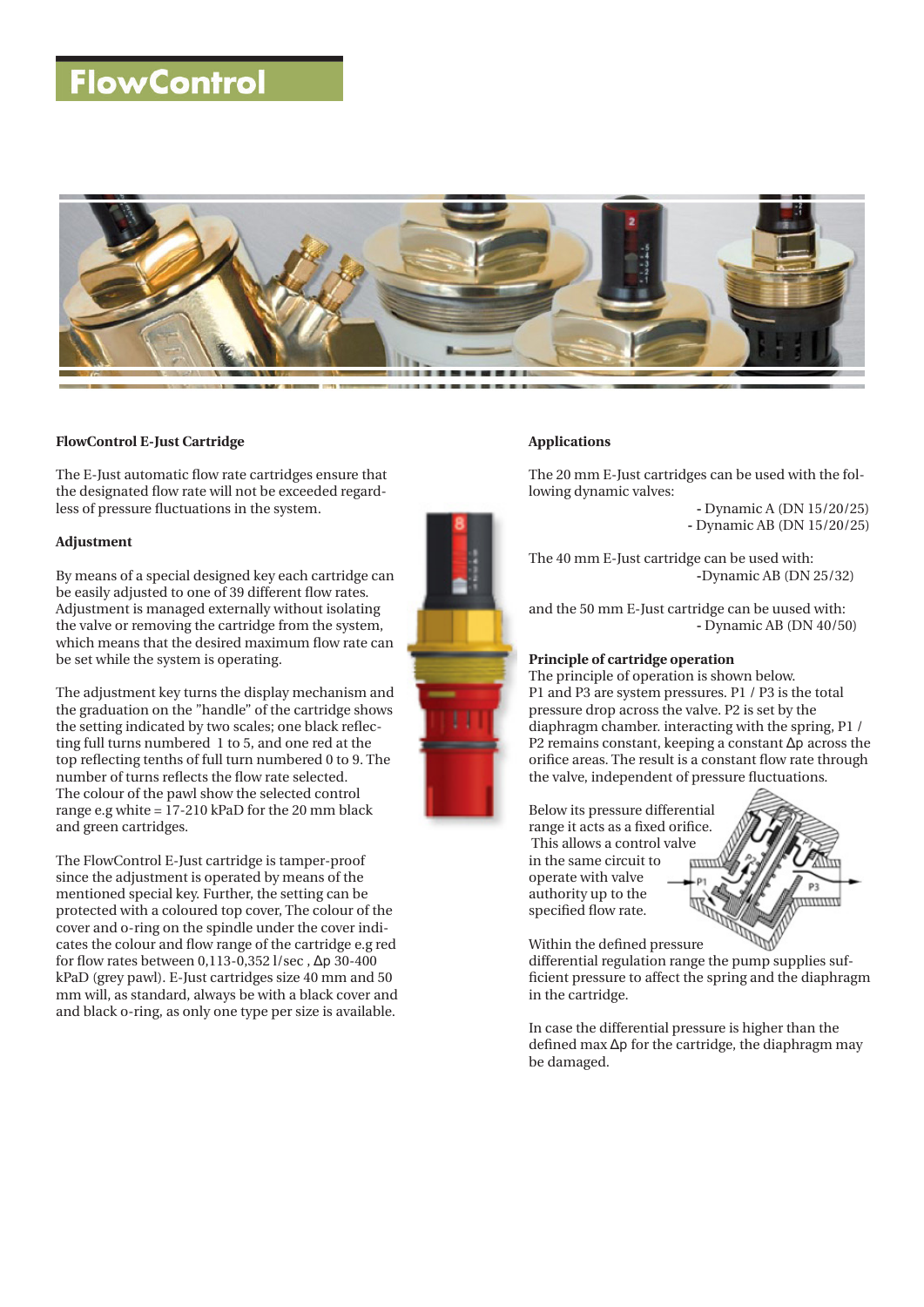#### **FlowControl Dynamic - E-JUST**

FlowControl Dynamic consists of two parts, one valve och and one dynamic cartridge that operate independent of the differential pressure.

The new dynamic cartridge includes an innovative self-adjusting feature that can adjust the flow over every valve in the system continously to the pre-determined setting.

This ensures that every unit in the system has the correct flow all the time even if the pressure changes in the system.

FlowControl Dynamic can be used in many different applications within heating and cooling, for example; fan-coil units, heat exchanger, display cabins, radiators and many other kinds of units where there is a demand for dynamic balancing and correct temperature is of great importance.

#### **Benefits and properties:**

- Independent of the differential pressure. (see operating pressure range)

- Automatic balancing, the correct flow rate for each circuit is achieved automatically
- Dynamic balancing, the correct flow rate is maintaned as each valve compensates for pressure
- fluctuations in the system.
- Up to 39 different flow rate settings in each cartridge
- Female connection, for ease of installation and a wide selection of fittings.
- PT measurement plugs (option), for verifying operating Δp or checking Δt across the valve.

#### **Valve**

| Art. no.             | <b>Dimension</b><br>(Dn) | Connec-<br>tion    | Flow rate (I/h) | <b>Pressure</b><br>(kPaD) | P/T plug | Weight<br>(kg) |
|----------------------|--------------------------|--------------------|-----------------|---------------------------|----------|----------------|
| E-JUST <sub>.0</sub> | 15/20                    | Rp 1/2"<br>Rp 3/4" | 157-609         | 17-210                    | Opt.     | 0,6            |
| E-JUST.1             | 15/20                    | Rp 1/2"<br>Rp 3/4" | 276-825         | 17-200                    | Opt.     | 0,6            |
| E-JUST <sub>2</sub>  | 15/20                    | Rp 1/2"<br>Rp 3/4" | 406-1270        | 30-400                    | Opt.     | 0,6            |
| E-JUST <sub>3</sub>  | 25/32                    | Rp 1"<br>Rp 1 1/4" | 535-5830        | 17-400                    | Opt.     | 1,85           |
| E-JUST.4             | 40/50                    | Rp 1 1/2"<br>Rp 2" | 3180-16100      | 20-400                    | Opt.     | 3,8            |

*For other dimensions, please contact FlowControl.*

| Specification    |                                 | <b>Material</b> |                                                                               |  |  |
|------------------|---------------------------------|-----------------|-------------------------------------------------------------------------------|--|--|
| Ambient temp.    | 0 °C55 °C                       | Valve body      | Brass, ASTM CuZn39Pb2                                                         |  |  |
| Media temp.      | $-20^{\circ}$ C100 $^{\circ}$ C | Cartridge       | Body of PSU.<br>Internal components of stain-<br>less steel. O-rings of EPDM- |  |  |
| Max op. pressure | 400 kPaD, 58 psid               |                 | rubber.                                                                       |  |  |
| Max. humidity    | $<$ 95% rF                      |                 |                                                                               |  |  |

#### **Installation**

Important!

To ensure that the valve is working properly a filter should be installed in the system (400 my).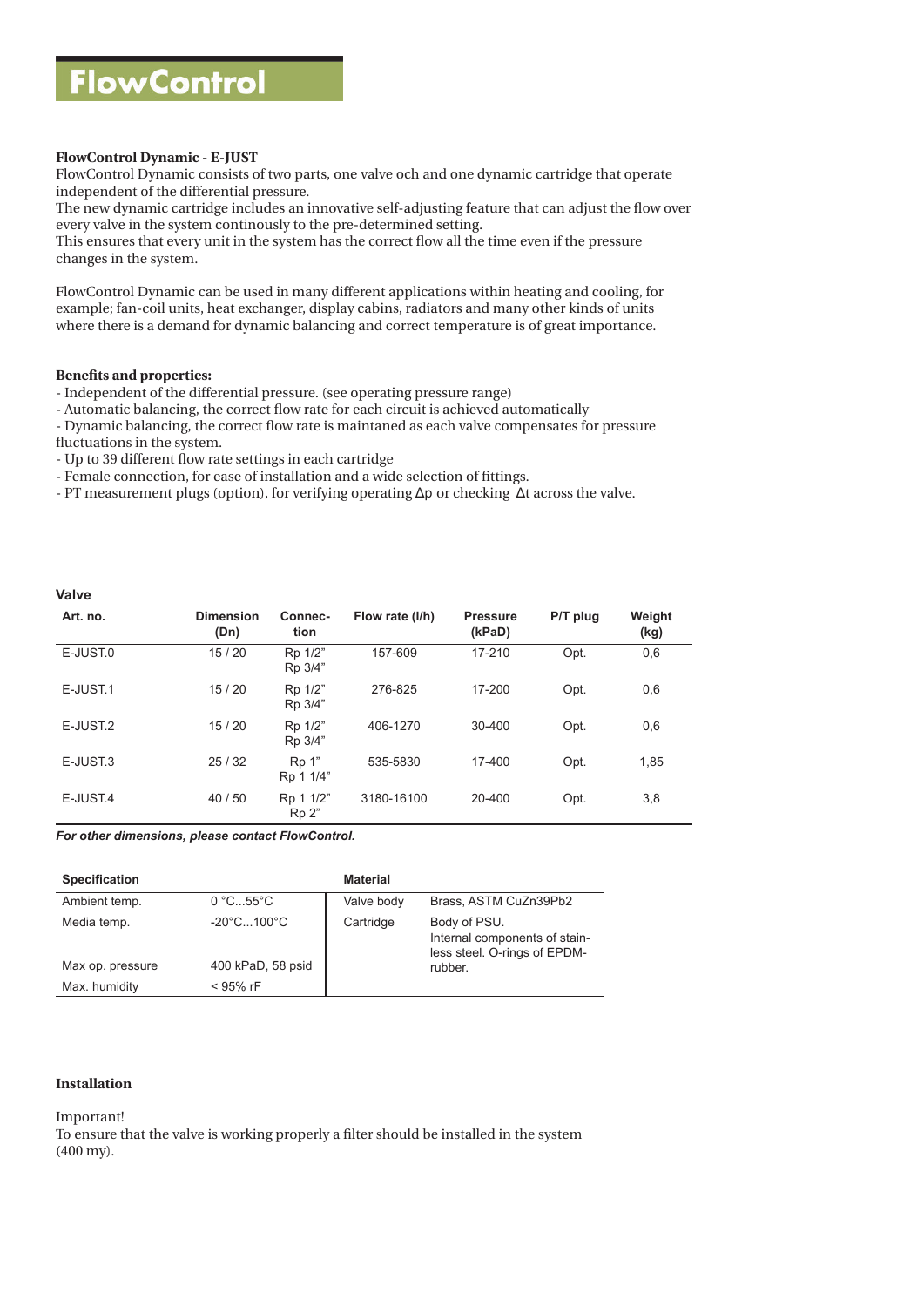**FlowControl** 

**Flow settings for E-Just cartridge.**

| 20mm - 3/4" - E-Just                |                            |                        | 20mm - 1 1/2" - E-Just   | 40mm - 1 1/2" - E-Just    | 50mm - 2" - E-Just       |                |
|-------------------------------------|----------------------------|------------------------|--------------------------|---------------------------|--------------------------|----------------|
|                                     | 17-210 kPa                 | 17-200 kPa             | 30-400 kPa<br>17-400 kPa |                           | 17-400 kPa               |                |
| <b>E-Just.0.0</b><br>Black (White*) | E-Just.0<br>Green (White*) | E-Just.1<br>Red (Vit*) | E.Just.2<br>Red (Gray*)  | E-Just.3<br>Black(White*) | E-Just.4<br>White(Gray*) | <b>Setting</b> |
| I/hr                                | 1/hr                       | 1/hr                   | 1/hr                     | 1/hr                      | 1/hr                     |                |
| 100                                 | 157                        | 276                    | 406                      | 535                       | 3180                     | 1,0            |
| 108                                 | 168                        | 293                    | 427                      | 793                       | 4100                     | 1,1            |
| 116                                 | 180                        | 310                    | 449                      | 1040                      | 4940                     | 1,2            |
| 123                                 | 191                        | 326                    | 470                      | 1280                      | 5710                     | 1,3            |
| 131                                 | 202                        | 343                    | 792                      | 1510                      | 6420                     | 1,4            |
| 139                                 | 214                        | 360                    | 513                      | 1730                      | 7070                     | 1,5            |
| 147                                 | 225                        | 377                    | 535                      | 1940                      | 7660                     | 1,6            |
| 155                                 | 236                        | 393                    | 556                      | 2140                      | 8200                     | 1,7            |
| 162                                 | 247                        | 410                    | 578                      | 2330                      | 8700                     | 1,8            |
| 170                                 | 259                        | 426                    | 599                      | 2520                      | 9150                     | 1,9            |
| 178                                 | 270                        | 443                    | 621                      | 2690                      | 9570                     | 2,0            |
| 186                                 | 281                        | 459                    | 642                      | 2860                      | 9960                     | 2,1            |
| 194                                 | 293                        | 475                    | 664                      | 3030                      | 10300                    | 2,2            |
| 201                                 | 304                        | 491                    | 685                      | 3180                      | 10600                    | 2,3            |
| 209                                 | 315                        | 507                    | 707                      | 3330                      | 10900                    | 2,4            |
| 217                                 | 327                        | 523                    | 728                      | 3470                      | 11200                    | 2,5            |
| 225                                 | 338                        | 539                    | 750                      | 3610                      | 11500                    | 2,6            |
| 233                                 | 349                        | 554                    | 771                      | 3740                      | 11700                    | 2,7            |
| 240                                 | 360                        | 569                    | 793                      | 3870                      | 12000                    | 2,8            |
| 248                                 | 372                        | 584                    | 814                      | 3990                      | 12200                    | 2,9            |
| 256                                 | 383                        | 599                    | 836                      | 4100                      | 12400                    | 3,0            |
| 264                                 | 394                        | 614                    | 857                      | 4220                      | 12600                    | 3,1            |
| 272                                 | 406                        | 628                    | 879                      | 4320                      | 12800                    | 3,2            |
| 279                                 | 417                        | 642                    | 900                      | 4420                      | 13000                    | 3,3            |
| 287                                 | 428                        | 655                    | 922                      | 4520                      | 13200                    | 3,4            |
| 295                                 | 440                        | 669                    | 943                      | 4620                      | 13400                    | 3,5            |
| 303                                 | 451                        | 682                    | 965                      | 4710                      | 13600                    | 3,6            |
| 311                                 | 462                        | 695                    | 987                      | 4800                      | 13800                    | 3,7            |
| 318                                 | 473                        | 707                    | 1010                     | 4890                      | 14000                    | 3,8            |
| 326                                 | 485                        | 719                    | 1030                     | 4970                      | 14200                    | 3,9            |
| 334                                 | 496                        | 731                    | 1050                     | 5050                      | 14400                    | 4,0            |
| 342                                 | 507                        | 742                    | 1070                     | 5130                      | 14600                    | 4,1            |
| 350                                 | 519                        | 753                    | 1090                     | 5210                      | 14800                    | 4,2            |
| 357                                 | 530                        | 764                    | 1120                     | 5290                      | 14900                    | 4,3            |
| 365                                 | 541                        | 774                    | 1140                     | 5370                      | 15100                    | 4,4            |
| 373                                 | 553                        | 784                    | 1160                     | 5440                      | 15300                    | 4,5            |
| 381                                 | 564                        | 793                    | 1180                     | 5520                      | 15500                    | 4,6            |
| 389                                 | 575                        | 802                    | 1200                     | 5600                      | 15700                    | 4,7            |
| 396                                 | 586                        | 810                    | 1220                     | 5670                      | 15800                    | 4,8            |
| 404                                 | 598                        | 818                    | 1240                     | 5750                      | 16000                    | 4,9            |
| 412                                 | 609                        | 825                    | 1270                     | 5830                      | 16100                    | 5,0            |